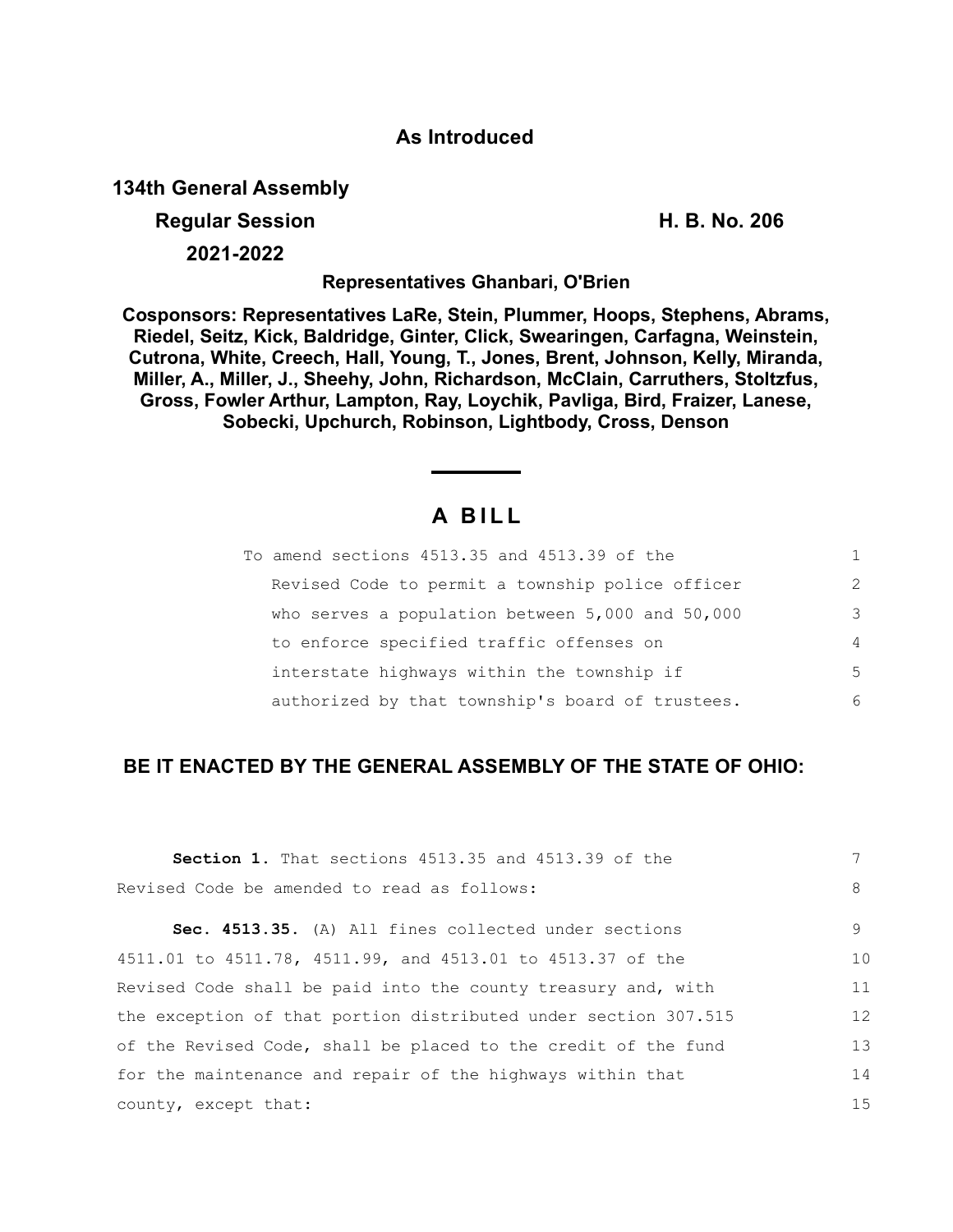(1) All fines for violations of division (B) of section 4513.263 shall be delivered to the treasurer of state as provided in division (E) of section 4513.263 of the Revised Code. 16 17 18 19

(2) All fines collected from, or moneys arising from bonds forfeited by, persons apprehended or arrested by state highway patrol troopers shall be distributed as provided in section 5503.04 of the Revised Code.

(3)(a) Subject to division (E) of section 4513.263 of the Revised Code and except as otherwise provided in division (A)(3) (b) of this section, one-half of all fines collected from, and one-half of all moneys arising from bonds forfeited by, persons apprehended or arrested by a township constable or other township police officer shall be paid to the township treasury to be placed to the credit of the general fund.

(b) All fines collected from, and all moneys arising from bonds forfeited by, persons apprehended or arrested by a township constable or other township police officer pursuant to division (B)(2) or (C) of section 4513.39 of the Revised Code for a violation of section 4511.21 of the Revised Code or any other law, ordinance, or regulation pertaining to speed that occurred on a highway that is part of the interstate system or otherwise part of the national highway system, shall be paid into the county treasury and be credited as provided in the first paragraph of this section. 31 32 33 34 35 36 37 38 39 40

(B) Notwithstanding any other provision of this section or of any other section of the Revised Code:

(1) All fines collected from, and all moneys arising from bonds forfeited by, persons arrested under division (E)(1) or 43 44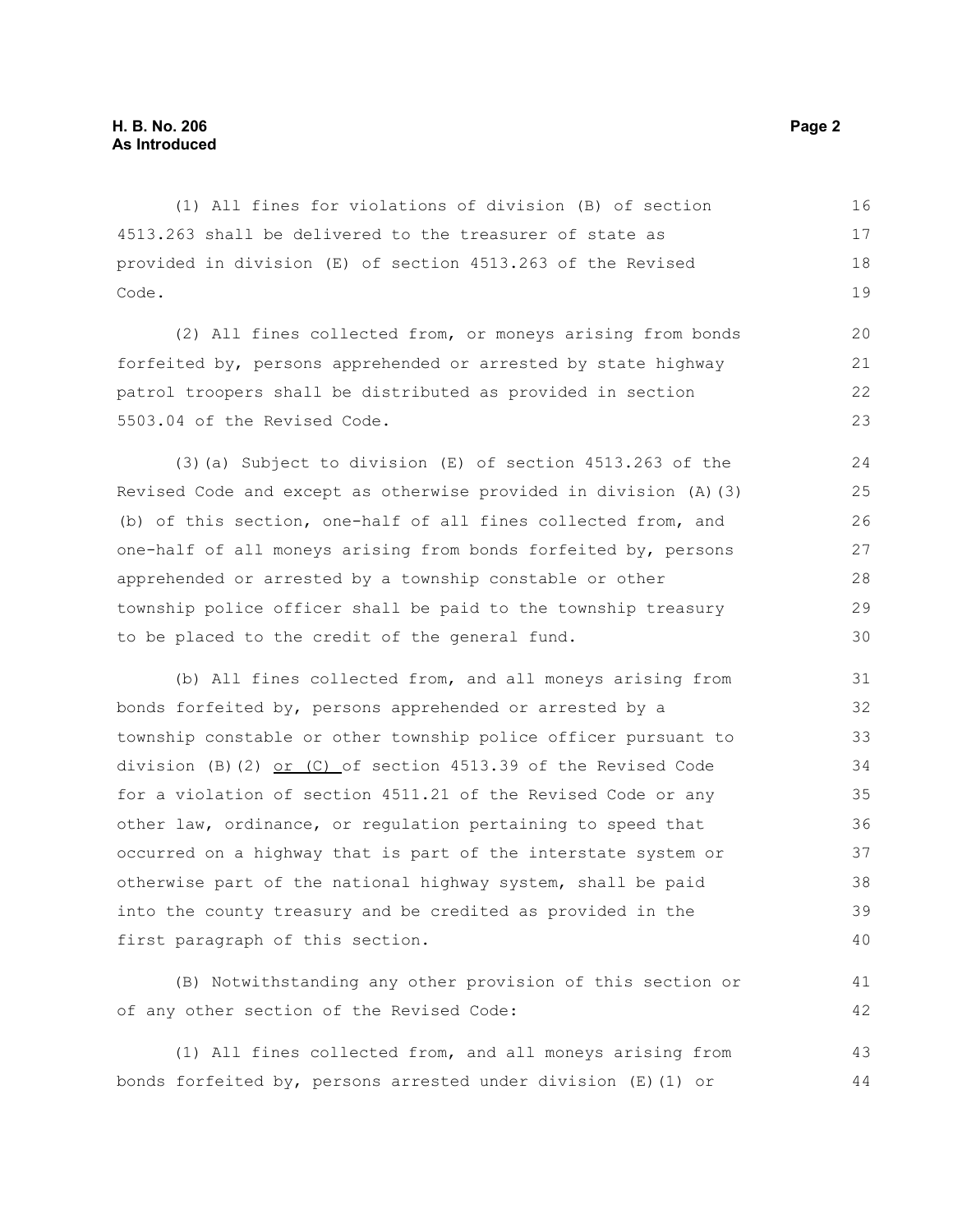#### **H. B. No. 206 Page 3 As Introduced**

(2) of section 2935.03 of the Revised Code are deemed to be collected, and to arise, from arrests made within the jurisdiction in which the arresting officer is appointed, elected, or employed, for violations of one of the sections or chapters of the Revised Code listed in division (E)(1) of that section and shall be distributed accordingly. 45 46 47 48 49 50

(2) All fines collected from, and all moneys arising from bonds forfeited by, persons arrested under division (E)(3) of section 2935.03 of the Revised Code are deemed to be collected, and to arise, from arrests made within the jurisdiction in which the arresting officer is appointed, elected, or employed, for violations of municipal ordinances that are substantially equivalent to one of the sections or one of the provisions of one of the chapters of the Revised Code listed in division (E) (1) of that section and for violations of one of the sections or one of the provisions of one of the chapters of the Revised Code listed in division (E)(1) of that section, and shall be distributed accordingly. 51 52 53 54 55 56 57 58 59 60 61 62

**Sec. 4513.39.** (A) The state highway patrol and sheriffs or their deputies shall exercise, to the exclusion of all other peace officers, except within municipal corporations and except as specified in division-divisions (B) and (C) of this section and division (E) of section 2935.03 of the Revised Code, the power to make arrests for violations on all state highways, of sections 4503.11, 4503.21, 4511.14 to 4511.16, 4511.20 to 4511.23, 4511.26 to 4511.40, 4511.42 to 4511.48, 4511.58, 4511.59, 4511.62 to 4511.71, 4513.03 to 4513.13, 4513.15 to 4513.22, 4513.24 to 4513.34, 4549.01, 4549.08 to 4549.12, and 4549.62 of the Revised Code. 63 64 65 66 67 68 69 70 71 72 73

(B) A member of the police force of a township police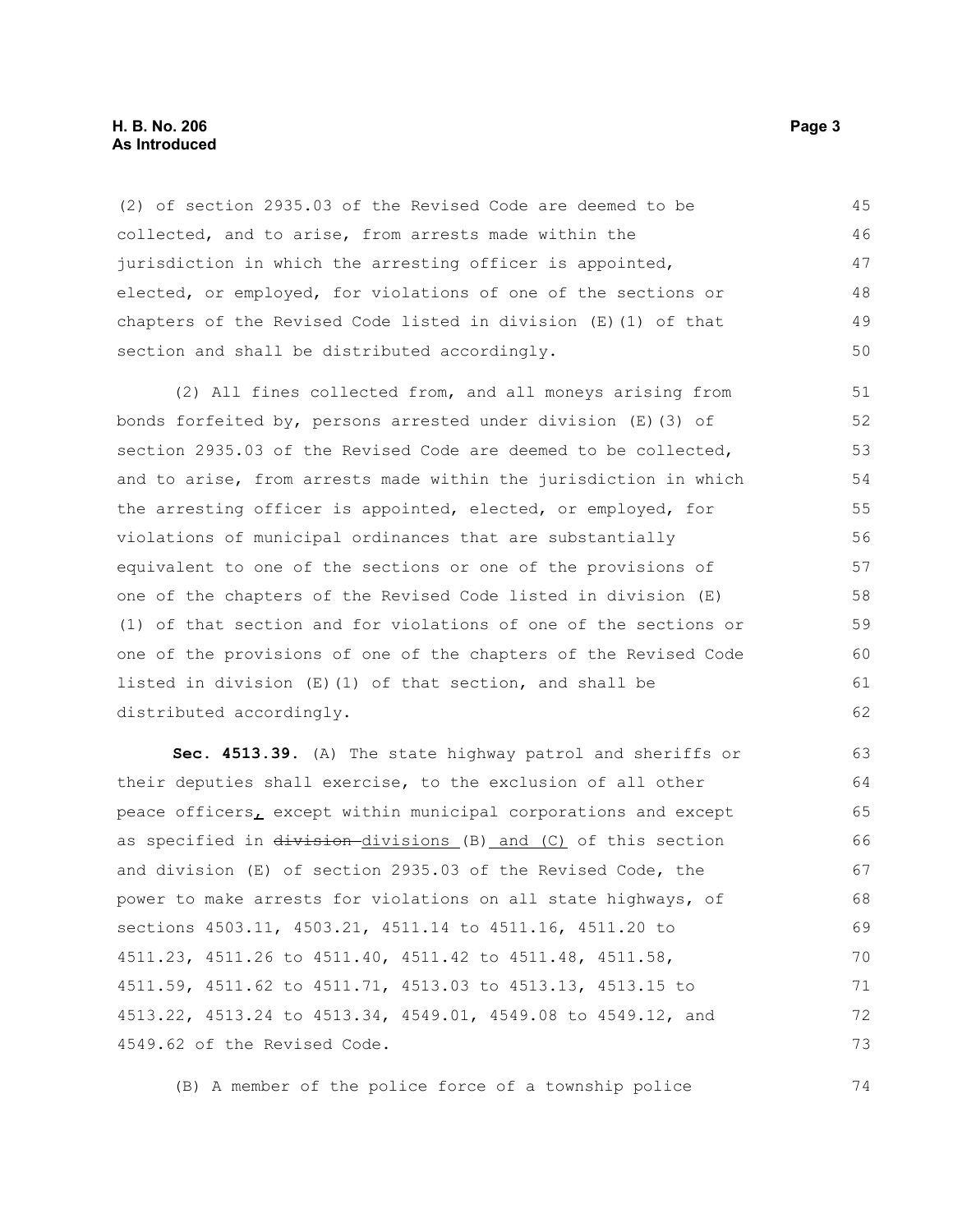#### **H. B. No. 206 Page 4 As Introduced**

district created under section 505.48 of the Revised Code or of a joint police district created under section 505.482 of the Revised Code, and a township constable appointed pursuant to section 509.01 of the Revised Code, who has received a certificate from the Ohio peace officer training commission under section 109.75 of the Revised Code, shall exercise the power to make arrests for violations of those sections listed in division (A) of this section, other than sections 4513.33 and 4513.34 of the Revised Code, as follows: 75 76 77 78 79 80 81 82 83

(1)  $H - Except$  as specified in division (C) of this section, if the population of the township that created the township or joint police district served by the member's police force or the township that is served by the township constable is fifty thousand or less\_according to the most recent federal decennial census, the member or constable shall exercise that power on those portions of all state highways, including those highways that are part of the national highway system but that are not part of the interstate system, that are located within the township or joint police district, in the case of a member of a township or joint police district police force, or within the unincorporated territory of the township, in the case of a township constable<sub>7.</sub>

(2) If the population of the township that created the township or joint police district served by the member's police force or the township that is served by the township constable is greater than fifty thousand according to the most recent federal decennial census, the member or constable shall exercise that power on those portions of all state highways, including any highway that is a part of the interstate highway system or otherwise a part of the national highway system, that are located within the township or joint police district, in the 97 98 99 100 101 102 103 104 105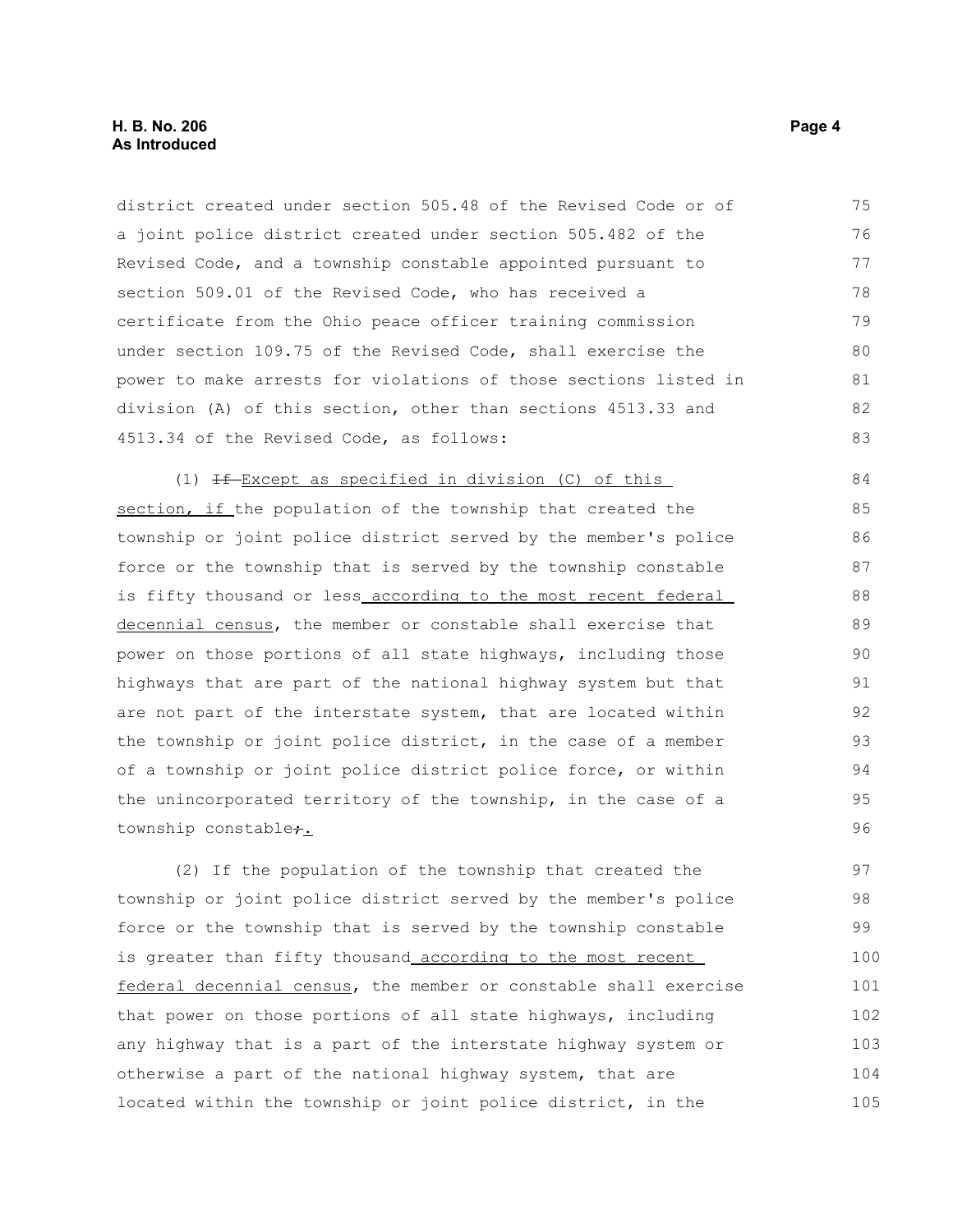case of a member of a township or joint police district police force, or within the unincorporated territory of the township, in the case of a township constable. 106 107 108

(C) If the population of the township that created the township or joint police district served by the member's police force or the township that is served by the township constable is between five thousand and fifty thousand according to the most recent federal decennial census, the township board of trustees may adopt, and may subsequently rescind, a resolution authorizing a member or constable to make arrests for violations of those sections listed in division (A) of this section, other than sections 4513.33 and 4513.34 of the Revised Code, on any highway that meets all of the following conditions: 109 110 111 112 113 114 115 116 117 118

(1) The highway is a part of the interstate highway system. 119 120

(2) The highway is located within the township or joint police district, in the case of a member of a township or joint police district police force, or within the unincorporated territory of the township, in the case of a township constable. 124

(3)(a) There is a permanent access point on and off the highway open to the general public for the member or constable to use that is located within the township or joint police district, in the case of a member of a township or joint police district police force, or within the unincorporated territory of the township, in the case of a township constable. 125 126 127 128 129 130

| (b) An access point specified by division $(C)$ (3) (a) of      | 131 |
|-----------------------------------------------------------------|-----|
| this section that is available as of the effective date of this | 132 |
| section remains an available access point for a member or       | 133 |
| constable even if the territory in which the access point is    | 134 |